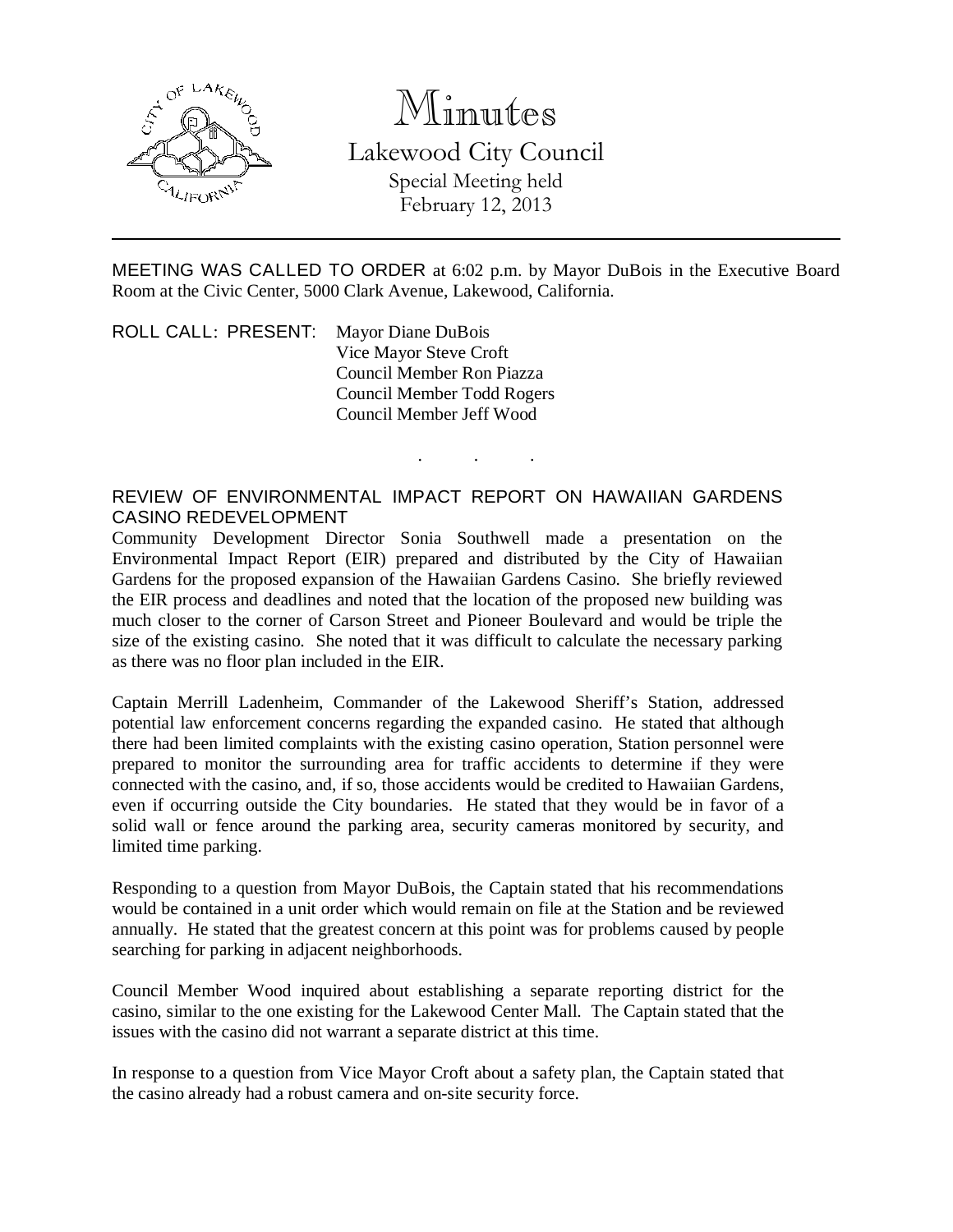City Council Minutes February 12, 2013 Page 2

### REVIEW OF ENVIRONMENTAL IMPACT REPORT ON HAWAIIAN GARDENS CASINO REDEVELOPMENT - Continued

Ms. Southwell responded to a question from Council Member Wood by stating that the second floor of the new casino building would be dedicated to poker tables and that when completed and open in 2018, could be large enough to host large poker tournaments.

Council Member Rogers inquired if there was a mechanism for Lakewood to be reimbursed for Sheriff's time in Lakewood, but directly related to the casino. Captain Ladenheim stated that a reimbursement contract could be negotiated with Hawaiian Gardens, similar to the agreement between Lakewood and Long Beach for the opening of the LB Town Center.

Public Works Director Lisa Rapp introduced traffic engineer Lew Gluesing. Mr. Gluesing provided a review of the Traffic Impact Analysis by stating that only 2 of the 11 additional impacted intersections requested by Lakewood had been included in the traffic study. He noted that the trip generation rate used for the study should have been based on samples from similar uses and not the existing casino. He also noted that for intersections with significant impacts, the recommendation had included implementation of a Transportation Demand Management (TDM) Program as a mitigation measure.

Council Member Rogers inquired about the mechanics of a TDM program. Mr. Gluesing stated it was a voluntary program where the casino could offer van pools or bus passes to employees or guests to reduce the number of vehicle trips. Mr. Gluesing agreed with Council Member Rogers that such a TDM did not have a high probability of success and an actual physical mitigation measure should be required.

Council Member Wood expressed concern about the intersection of Carson Street and Los Coyotes Diagonal since the Long Beach Unified School District school located just southeast of the intersection, which was currently closed, would be reopening soon as a new high school and thereby bringing student drivers into the intersection. Ms. Rapp noted that the new school was not listed in the EIR's area construction projects and stated that staff would make sure to include that information in the responses to the EIR. City Manager Howard Chambers stated that staff would contact the Superintendent for LBUSD to see if they also had concerns about traffic at that intersection.

Ms. Rapp stated that although staff and Mr. Gluesing felt that all of the other 9 intersections need to be studied, even just the top 3 would be helpful in determining the actual traffic impacts. She also expressed concern about U-turn access to the Lakewood businesses on the north side of Carson Street.

Council Member Piazza noted that with the additional traffic and parking issues, restricting U-turn access would be a significant impact on those businesses.

Ms. Southwell reviewed the proposed off-site parking locations with shuttle service. She responded to a question from Vice Mayor Croft by stating that staff had requested information regarding whether the off-site parking was intended to be for employee parking only.